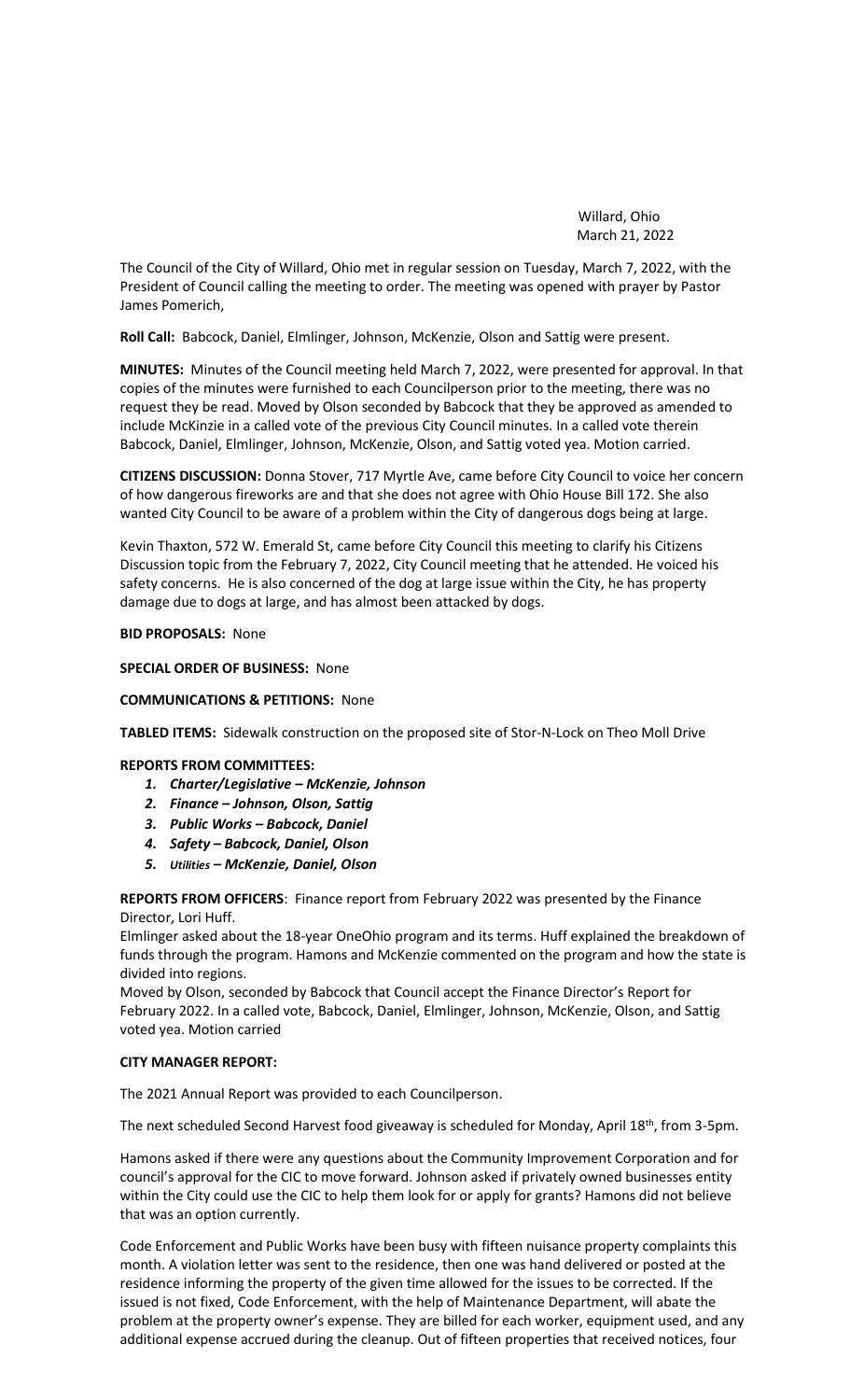are in progress, 6 have been corrected and 5 were abated by the City. The City will continue to address nuisances and work with the owner in the allotted time before rectifying the situation.

Residents are reminded of Ordinance 1323.05 Exterior Premises Appearance.

The Ohio Municipal League is holding an Abatement Webinar on April 28th.

The City is accepting applications, which can be printed from the City website, for the Community Garden. It is a free service to community members where they can grow fresh fruits and vegetables. Last year 14 residents participated.

At the request of a resident the City is looking into making Spring Court Drive a one-way street due to the number of cars parked on the street. Spring Court residents will be receiving a letter asking if they have an objections or concerns to making it one way, if not the City will proceed.

Concerns continue about traffic stopping on US 224 to patronize a business. ODOT has been contacted, no stopping signs have been ordered and will be placed on US 224. A meeting has been set up with the business owner to discuss recommendations.

The City Street Department is working on filling in the potholes in City alleyways with stone then rolling them smoothly. It is expected to take the two-man crew three weeks to complete all the alleyways in the City.

The Tax Incentive Review Committee met on March 16 to discuss the 10-year tax abatement agreements for Star of the West Milling Company and Pepperidge Farms. The committee approved both abatements for another year and recommends that Council does the same.

A new state fireworks law that goes into effect on July 1, 2022, permits fireworks to be discharged ten times a year unless the political subdivision chooses to opt out or implement restrictions. The City Administration, Police Chief and Fire Chief believe it is in the best interest of the majority of the residents to opt out of the new law and continue to prohibit the discharging of fireworks within City limits.

Willard Youth baseball and softball have partnered with the City to paint the little league restrooms, little picnic shelter, concession stand, and dug outs at the west end of the triplex. The City would like to thank the Willard Youth League for their continued leadership and the leadership of other youth sports organizations that provide recreation opportunities to our community at affordable cost.

The Water Department is finished pumping water out of the Huron River into the reservoir. 435 million gallons of water were pumped into the reservoir, bringing the water level to 942 feet above sea level. R.A. Bores has completed the installation of 514 tons of rip rap rock to protect the inner shoreline of the reservoir from erosion.

Donations are still being accepted for the Fisher Titus Health Walk. Bids are in for concreting the walking path at the Willard Reservoir, and that work could begin in April.

The Wastewater Treatment Plant employees are currently cleaning the fourth Vertical Loop Reactor Aeration Tank. There are four of these tanks in the plant and it is recommended that every four years they be cleaned to remove the sediment at the bottom of the tank that is not disposed of through the biological process. For the past four years the tanks have been cleaned in house, rather than paying an outside company \$60,000 to complete the task.

The City recently received 200 tons of road salt from O.D.O.T. This meets the purchase obligations for the 2021-2022 contract and should leave the City with a supply to start next winter.

Through a \$5,000 donation from the Willard Moose Lodge 2153, and the City, property owners will be reimbursed 50% (not to exceed \$125) of the cost of a new tree to plant in their yard. Residents must obtain approval for reimbursement before purchasing the tree by filling out a form at City Hall.

City of Willard Clean-up is scheduled for April 29<sup>th</sup> and 30<sup>th</sup>.

The construction of the covered bridge at the park is progressing.

Sattig questioned if the purchase price of the salt per ton was going to remain the same? Hamons replied that he did not know, it is going out to bid and there is a resolution to enter the ODOT annual salt bid. Sattig also wanted to address a safety issue of vehicles parked on Fort Ball Road.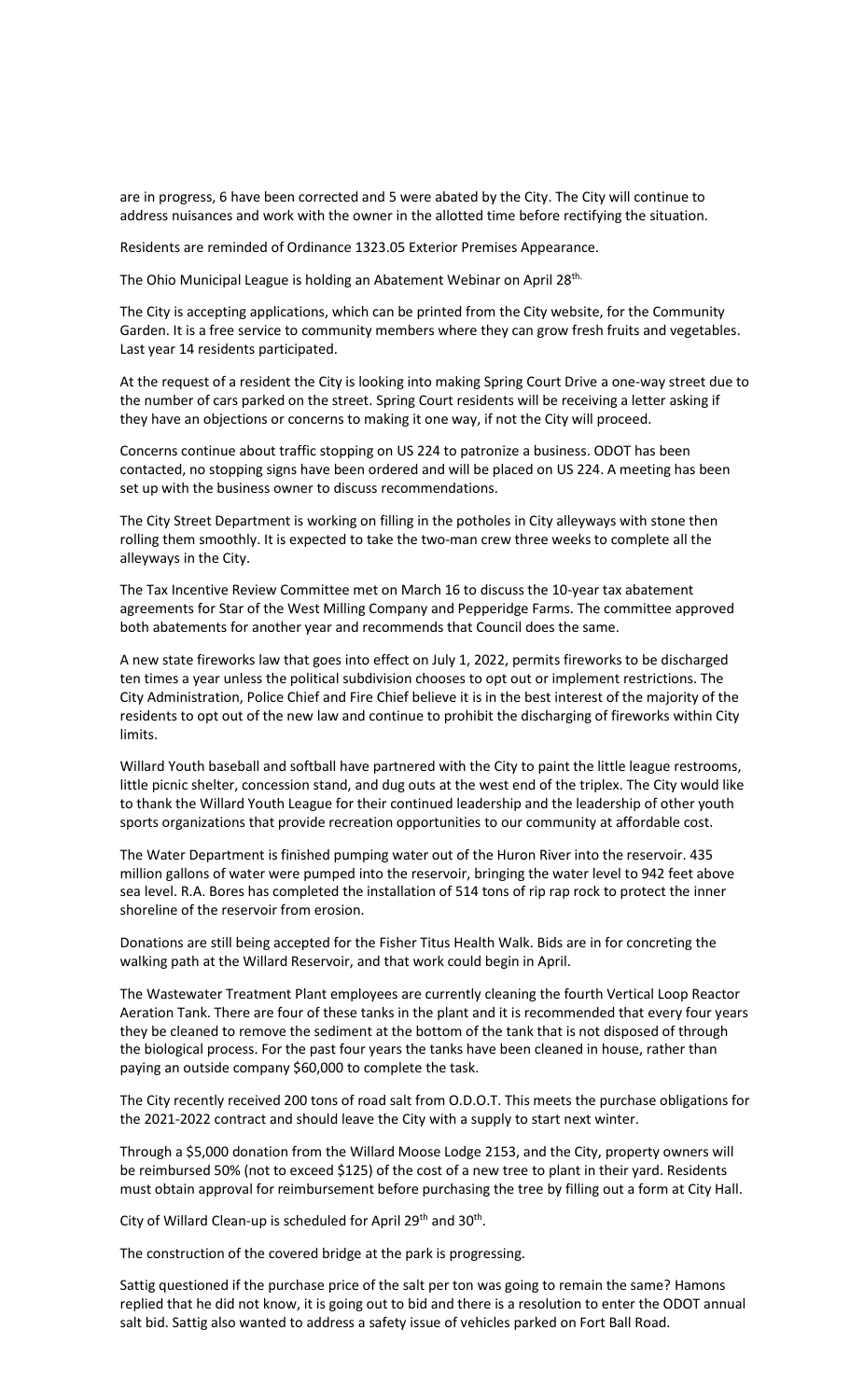A credit was given to the City by AEP for the streetlight that was taken down and not replaced when road work was being done on 224.

Johnson asked what the rates are when the City work crews have to perform a City Abatement? Hamons explained that it is not a standard rate, it varies per employee per hour. If not paid the fees will be added to the property owners' property tax. Johnson also asked if some of the properties are rentals, is it the same landlord? It is a variety of landlords according to Hamons.

Mayor Daniel commented that while at the park he saw a painter there, doing a very nice job- glad for the update. He also appreciates the work being done to the alleys in the City, it makes a big difference when the alley is rolled, and he went to the reservoir and saw the rip rap project. He added, the no parking signs on Clark St. can come down where the school used to be, an alternating parking on streets for the street sweeper access, and snow removal needs to be looked into as well.

Babcock asked about the outcome of the juveniles who damaged the sidewalk at the park? Hamons explained that the Juvenile Court ruled that the juveniles must work off the cost of the damaged materials. The juveniles walked down the middle of the freshly poured sidewalk, carved their names/ initials in it then walked back.

Johnson is concerned about false accusations made about or towards City Council. Hamons explained he has had multiple conversations with no avail.

Elmlinger added that the City has an ordinance that trash cans must have lids Hamons is looking into uniform trash collection.

Elmlinger asked about an update on a house that had previously caught fire. Heather explained that it is currently a court matter. Elmlinger also questioned the increase in parking enforcement fines. Hamons explained that after a certain amount of time the fines are turned over to a collection enforcement agency.

# **RESOLUTION NO. 2538-22**

A RESOLUTION AUTHORIZING THE CITY MANAGER, CITY OF WILLARD, OHIO TO ADVERTISE FOR BIDS FOR 2022 OPWC STREET IMPROVEMENT PROJECT, was presented by Council President for its first reading by title only. This was done by the Council Clerk.

Moved by Olson, seconded by Babcock that the rules be suspended, and the Resolution adopted on its first reading. In a called vote, Babcock, Daniel, Elmlinger, Johnson, McKenzie, Olson, and Sattig voted yea. Motion carried.

Moved by Olson seconded by Babcock that the Resolution be adopted. In a called vote, Babcock, Daniel, Elmlinger, Johnson, McKenzie, Olson, and Sattig voted yea. Motion carried.

### **RESOLUTION NO. 2539-22**

A RESOLUTION TO CREATE A NEW SPECIAL REVENUE FUND 231, THE ONEOHIO OPIOID SETTLEMENT FUND, TO ACCOUNT FOR THE LOCAL GOVERNMENT SHARE OF THE ONEOHIO FUNDS RECEIVED AND USED ONLY FOR THE APPROVED PURPOSES AS REQUIRED BY THE ONEOHIO MEMORANDUM OF UNDERSTANDING (MOU), was presented by Council President for its first reading by title only. This was done by the Council Clerk.

Moved by Olson seconded by Babcock that the rules be suspended, and the Resolution adopted on its first reading. In a called vote, Babcock, Daniel, Elmlinger, Johnson, McKenzie, Olson, and Sattig voted yea. Motion carried

Moved by Olson seconded by Babcock that the Resolution be adopted. In a called vote, Babcock, Daniel, Johnson, McKenzie, and Olson voted yea. Elmlinger and Sattig voted nay. Motion carried.

# **RESOLUTION NO. 2540-22**

A RESOLUTION AUTHORIZING THE CITY MANAGER TO ENTER INTO AN AGREEMENT TO PARTICIPATE IN THE OHIO DEPARTMENT OF TRANSPORTATION'S ANNUAL WINTER ROAD SALT BID, was presented by Council President for its first reading by title only. This was done by the Council Clerk.